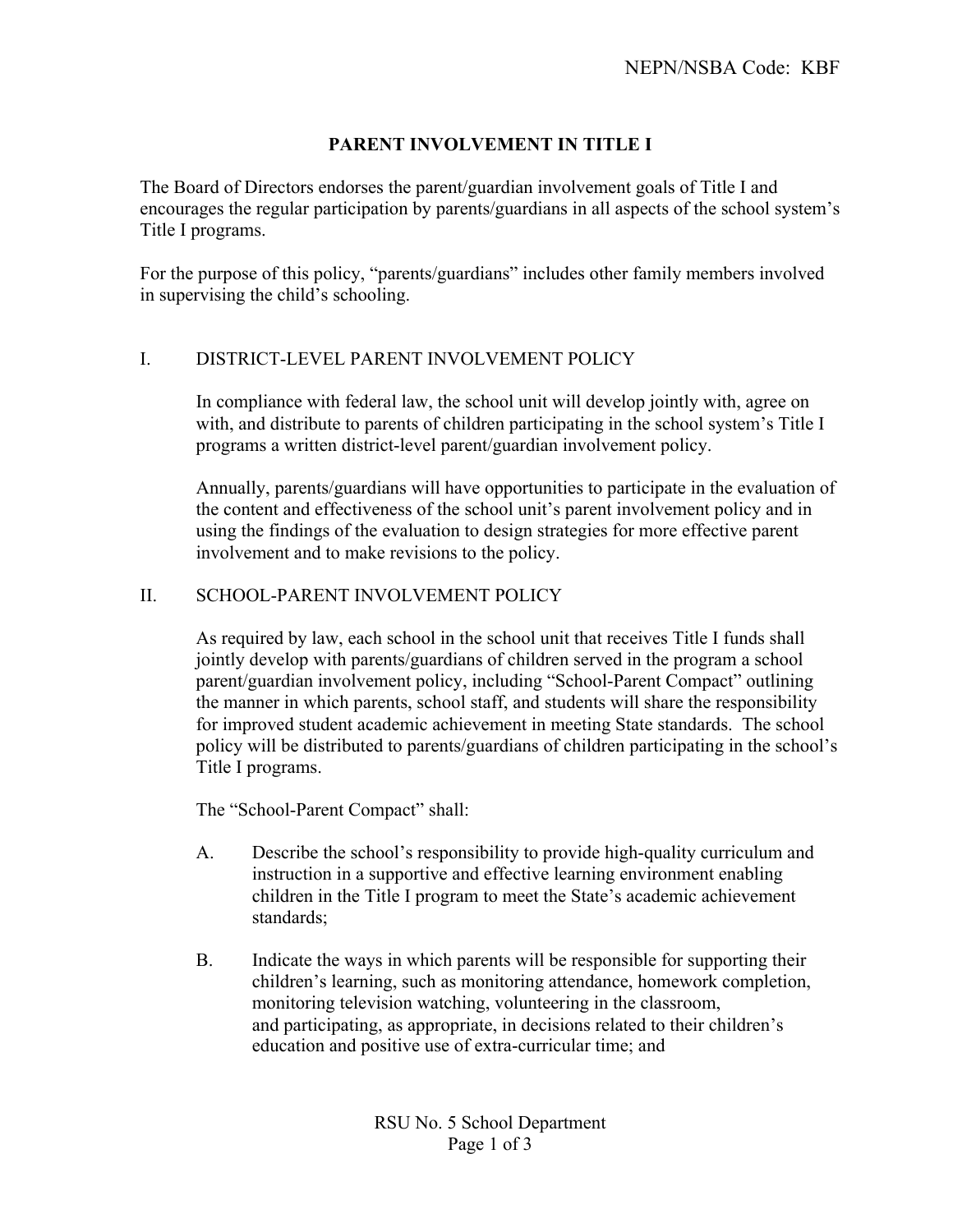C. Address the importance of parent-teacher communication on an ongoing basis, with, at a minimum, parent-teacher conferences, frequent reports to parents, and reasonable access to staff.

# III. PARENT INVOLVEMENT MEETINGS

Each school receiving Title I funds shall convene an annual meeting to which all parents/guardians of eligible children shall be invited to inform them about the school's participation in Title I and to involve them in the planning, review, and improvement of the school's Title I programs and the parent involvement policy.

In addition to the required annual meeting, at least one other meeting shall be held at various times of the day and/or evenings for parents/guardians of students participating in Title I programs.

These meetings shall be used to provide parents/guardians with:

- A. Information about programs the school provides under Title I;
- B. A description and explanation of the curriculum in use at the school, the forms of academic assessment used to measure student progress, and the proficiency level students are expected to meet;
- C. Opportunities to formulate suggestions and to participate, as appropriate, in decisions relating to the education of their children; and
- D. The opportunity to submit comments to the district level if they are dissatisfied with the school-wide Title I program.

Title I funding, if sufficient, may be used to facilitate parent/guardian attendance at meetings through the payment of transportation and childcare costs.

#### IV. PARENT/GUARDIAN RELATIONS

Parents/guardians of children identified for participation in a Title I program shall receive from the building principal and Title I staff an explanation of the reasons supporting their child's selection, a set of objectives to be addressed, and a description of the services to be provided. Parents/guardians will receive regular reports on their child's progress and be provided opportunities to meet with the classroom and Title I teachers. Parents/guardians will also receive training, materials, and suggestions as to how they can assist in the education of their children at home.